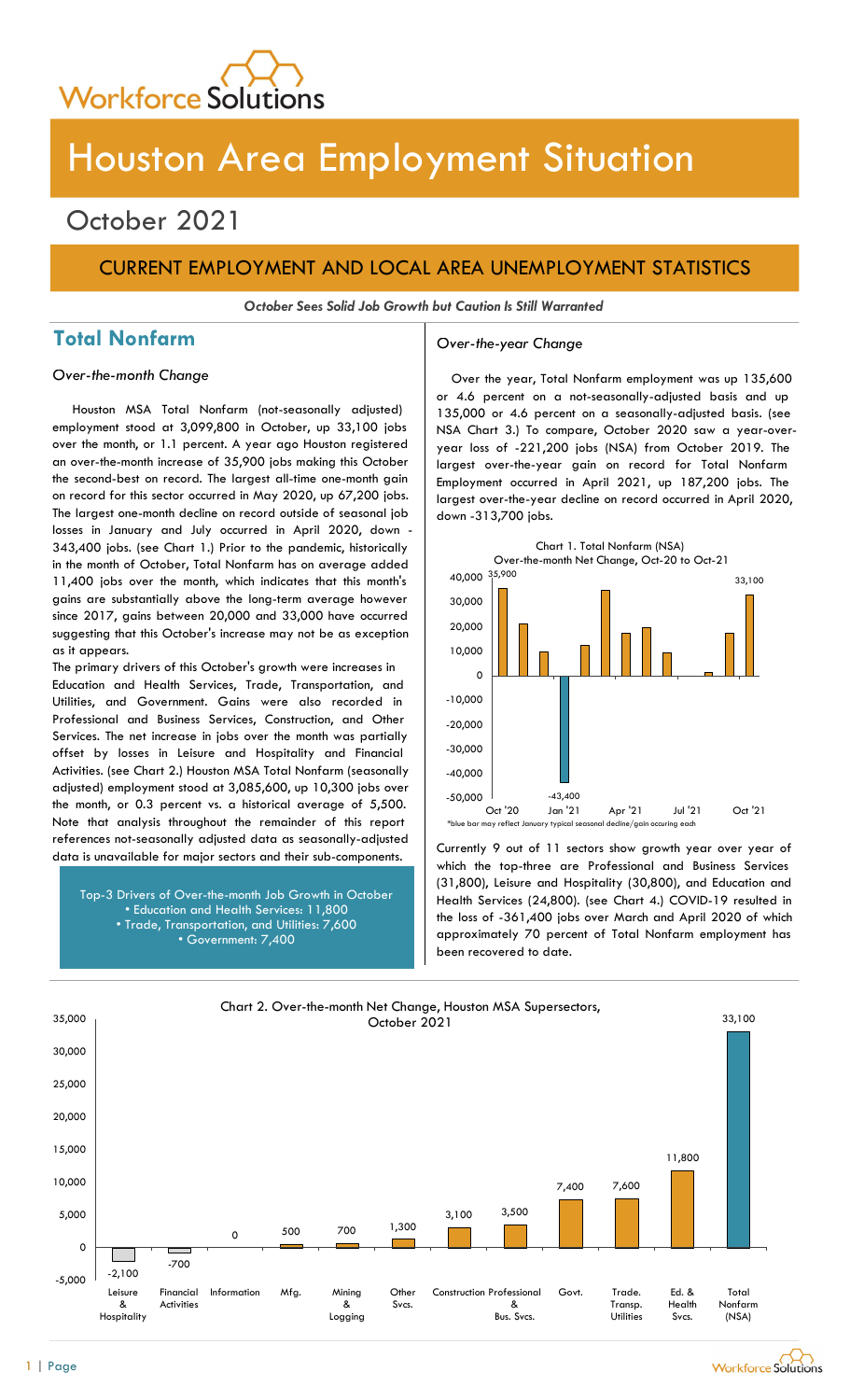## Houston Area Employment Situation

### October 2021

### Previous Month's Revisions

Total Nonfarm employment was revised downward by - 9,700 jobs for a August to September smaller net gain of 17,600 compared to an original estimate of 27,300 jobs. A downward revision of -4,700 jobs in Government was the largest contributor followed by Leisure and Hospitality (-1,500) and Education and Health Services (-1,500). Upward revisions in Financial Activities (+600), Other Services (+300), and Information (+100) provided a partial offset of the overall downward revision to Total Nonfarm employment. (see Chart 5.)

Top-3 Drivers of Over-the-year Job Growth in October • Professional and Business Services: 31,800 • Leisure and Hospitality: 30,800 • Education and Health Services: 24,800



Chart 5. Net Revisions for Selected

#### Chart 3. Total Nonfarm (NSA) Over-the-year Net Change, Oct-06 to Oct-21



#### Chart 4. Over-the-year Net Change, Houston MSA Supersectors, October 2020 to October 2021



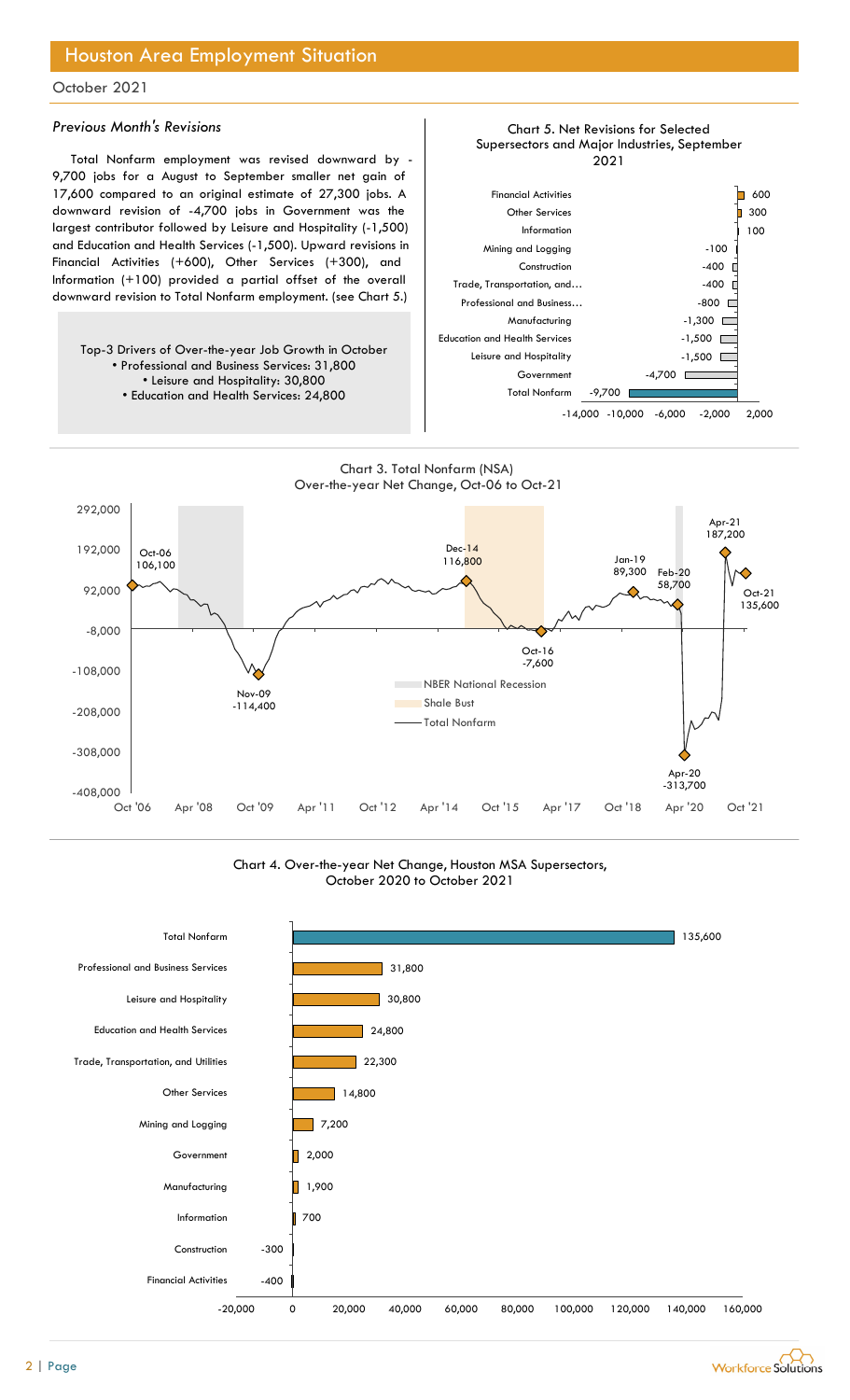## Supplemental Commentary

#### Overall Impressions

As was the case in September, October posted solid job growth when taken at face value. The 33,100 jobs added over the month on a not-seasonally-adjusted basis makes this October the second-best recorded over the last three decades while the 10,300 seasonally-adjusted gain ranks 9th. Both of these increases are above their pre-pandemic long-term averages however the average gain in October has grown over the past five years suggesting that stronger seasonal growth, likely related to the holiday shopping season, is becoming the norm.

This remains the case despite the fact that Education and Health Services saw an unprecedented increase of 11,800 jobs over the month. This is more than three times the previous October record in 2014 and nearly 14 times the pre-pandemic average of roughly 800 jobs for this same month. Education Services, specifically private education, accounted for 3,900 of jobs added in this sector. Healthcare and Social Assistance added 7,900 of which 3,500 were Ambulatory Services. Given that Hospitals saw no change over the month, this implies that Social Assistance comprised the balance with a gain of 4,400 jobs since this subcomponent is not directly published by the Current Employment Statistics survey. If accurate, each of the above examples would constitute new records for October and furthermore leave the sector with a recovery rate of 110 percent of the jobs lost during March and April 2020. Ultimately it may be prudent to discount such anomalies until initial revisions next month at the very least and preferably annual benchmark revisions next year.

Other sectors such as Transportation, Warehousing and Utilities; Government; and Professional and Business Services all posted gains within plausible ranges for October with Leisure and Hospitality posting typical losses for the month. With that said, cumulatively over August, September, and October Leisure and Hospitality has shed -18,000 jobs. Net losses over the three-month period are typical however this year sets a new record low. Definitive evidence of the "Great Resignation" touted by various outlets is hard to come by for the Houston region. However, if this phenomenon is occurring locally, then there is a reasonable chance that it is occurring within the bar, restaurant, and hotel space give the size and the timing of the decline.

#### September's Revisions

Revisions to September's gains were substantial with more than one-third of the originally reported increase subtracted from the total. Government's supposed record growth in September was revised downward nearly 5,000 jobs to a more typical level. Despite this, September stands as a record month for the region, albeit by a much smaller margin, compared to the previous record set in September of 2020.

### March-April 2020 Recovery Rates and Absolute Returns to Pre-pandemic Employment

Disregarding the potential for overestimated growth in September and October as noted earlier, the Houston region's overall recovery rate rose to 69 to 74 percent, seasonally and not-seasonally-adjusted respectively. In addition, three sectors: Education and Health; Professional and Business Services; and Retail Trade have crossed the 100 percent threshold for the first time with October's report with another, Other Services, at 99 percent. (See Supplemental Chart 1.)



The reaching, or near-reaching, of this important milestone signals continued recovery however the full scope of what is needed to return to pre-pandemic absolute levels of employment is better captured by the chart below. While this also reflects the recoveries previously mentioned, it also highlights their precarious nature as even slight downward revisions or declines driven by fundamentals could delay their full recovery by months. (See Supplemental Chart 2.)

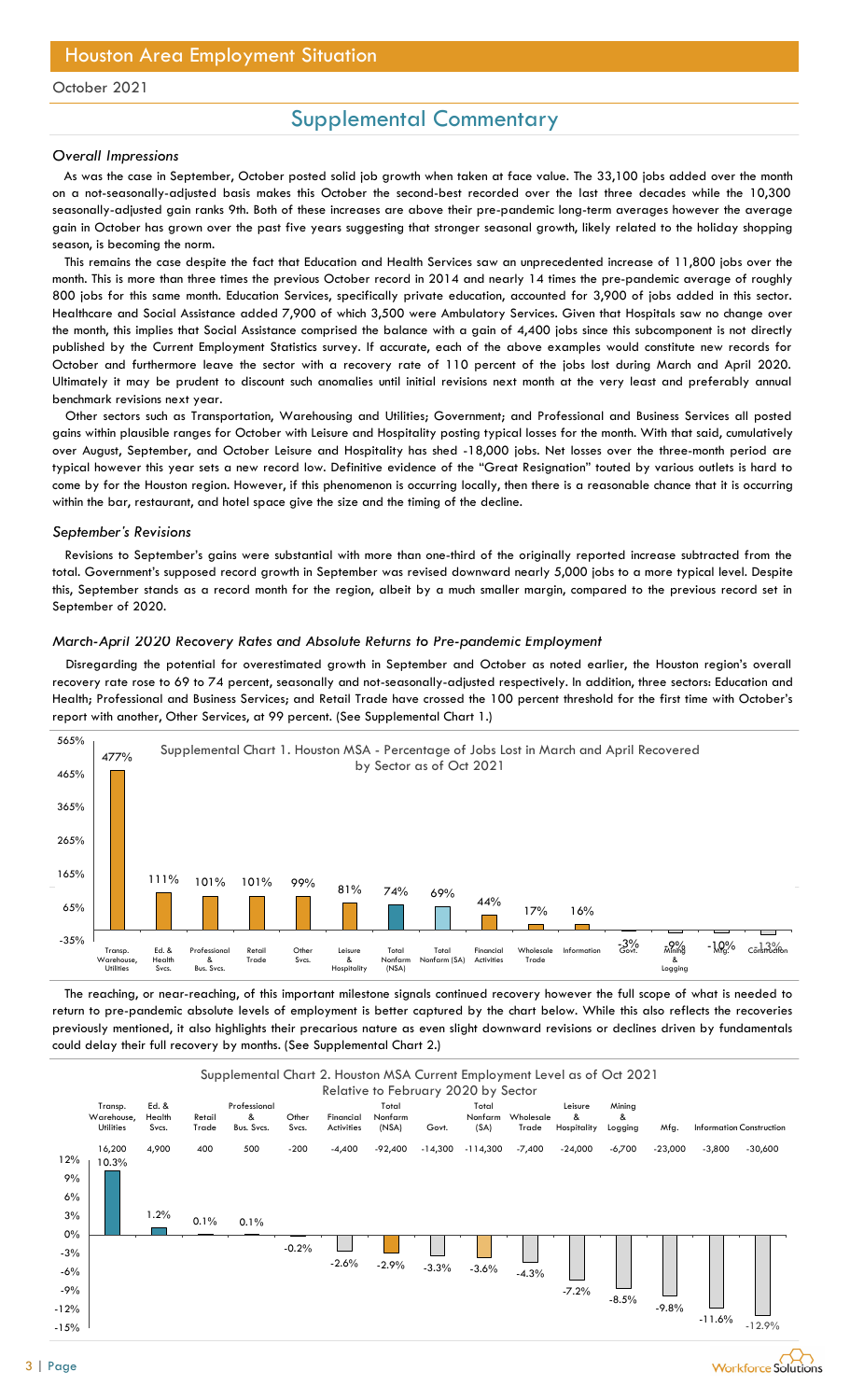## Year-end 2022 Houston Area Employment Forecast

| <b>Industry Sector</b>                      | <b>Net Change</b> |  |  |  |  |  |
|---------------------------------------------|-------------------|--|--|--|--|--|
| <b>Professional and Business Services</b>   | 17,400            |  |  |  |  |  |
| Leisure and Hospitality                     | 11,300            |  |  |  |  |  |
| <b>Transportation Warehousing Utilities</b> | 9,100             |  |  |  |  |  |
| Mining and Logging                          | 8,900             |  |  |  |  |  |
| <b>Healthcare and Social Assistance</b>     | 8,900             |  |  |  |  |  |
| Durable Goods Manufacturing                 | 7,900             |  |  |  |  |  |
| <b>Other Services</b>                       | 3,900             |  |  |  |  |  |
| <b>Wholesale Trade</b>                      | 2,200             |  |  |  |  |  |
| <b>Financial Activities</b>                 | 2,100             |  |  |  |  |  |
| Construction                                | 1,900             |  |  |  |  |  |
| <b>Educational Services</b>                 | 1,700             |  |  |  |  |  |
| Government                                  | 100               |  |  |  |  |  |
| Information                                 | $-200$            |  |  |  |  |  |
| Nondurable Goods Manufacturing              | $-200$            |  |  |  |  |  |
| <b>Retail Trade</b>                         | $-3,800$          |  |  |  |  |  |
| Total                                       | 71,200            |  |  |  |  |  |

### Houston's Outlook for 2022

Looking back on the first eight months of 2021, the Houston metro has seen its share of ups and downs as we navigate our way back to full recovery. So what does the future hold, particularly next year as we approach the start of year three of the pandemic? 2022 will stand as the first year since 2019 that job growth for the region returns to normal. The table above and sections below describe what we can expect by December of next year:

● Professional and Business Services will lead the way with over 17,000 jobs next year as the professional, scientific and technical portions that support oil and gas continue to build on the early momentum that they've shown this year.

● Leisure and Hospitality, after seeing massive over-the-year gains throughout 2021, will start to revert back to a more normal pace of growth of around 11,000.

● Likewise, Transportation, Warehousing, and Utilities will also start to see its growth moderate after setting multiple records this year.

Mining and Logging will start to participate more fully in the recovery also building on some of the improvement that we've seen in the past few months.

● Healthcare and Social Assistance will continue to be the steady reliable source of job growth that it's almost always been.

● And with Mining and Logging and Professional and Business Services we can expect Durable Goods Manufacturing to finally see some improvement next year.

● Other Services, with things like beauty salons and repair services will also start to moderate after a tremendous rebound throughout much of this year.

● Wholesale Trade will likewise be a beneficiary of improvements in areas related to oil and gas.

● Construction, after being down every month on a year-over-year basis since the start of the pandemic will end the year up 2,100 jobs.

● Lastly, the remaining sectors will post a mixture of modest growth and even a few declines with Retail, the most notable one, resuming its pre-pandemic downward trend as the shift to online shopping, that got a major boost from the pandemic, continues to dominate over traditional brick-and-mortar establishments.

Overall, by next December Houston's over-the-year job growth will come in at 71,200. This is admittedly a much lower number than our current 135,000 as of October. However, the 100,000 plus year-over-year growth that we've seen throughout 2021 is a byproduct of the extreme drop in 2020 rather than true reflect our job market's health. Consequently as we get further and further from year one of the pandemic, we will begin to see more reasonable growth like the forecast above. As a bonus, if we manage to stay the course, this will also get us back to our pre-pandemic level of 3.2 million jobs by next December and with it, the single-most important milestone in the recovery thus far.



## Here's wishing you a happy Thanksgiving!



**Workforce Solutions**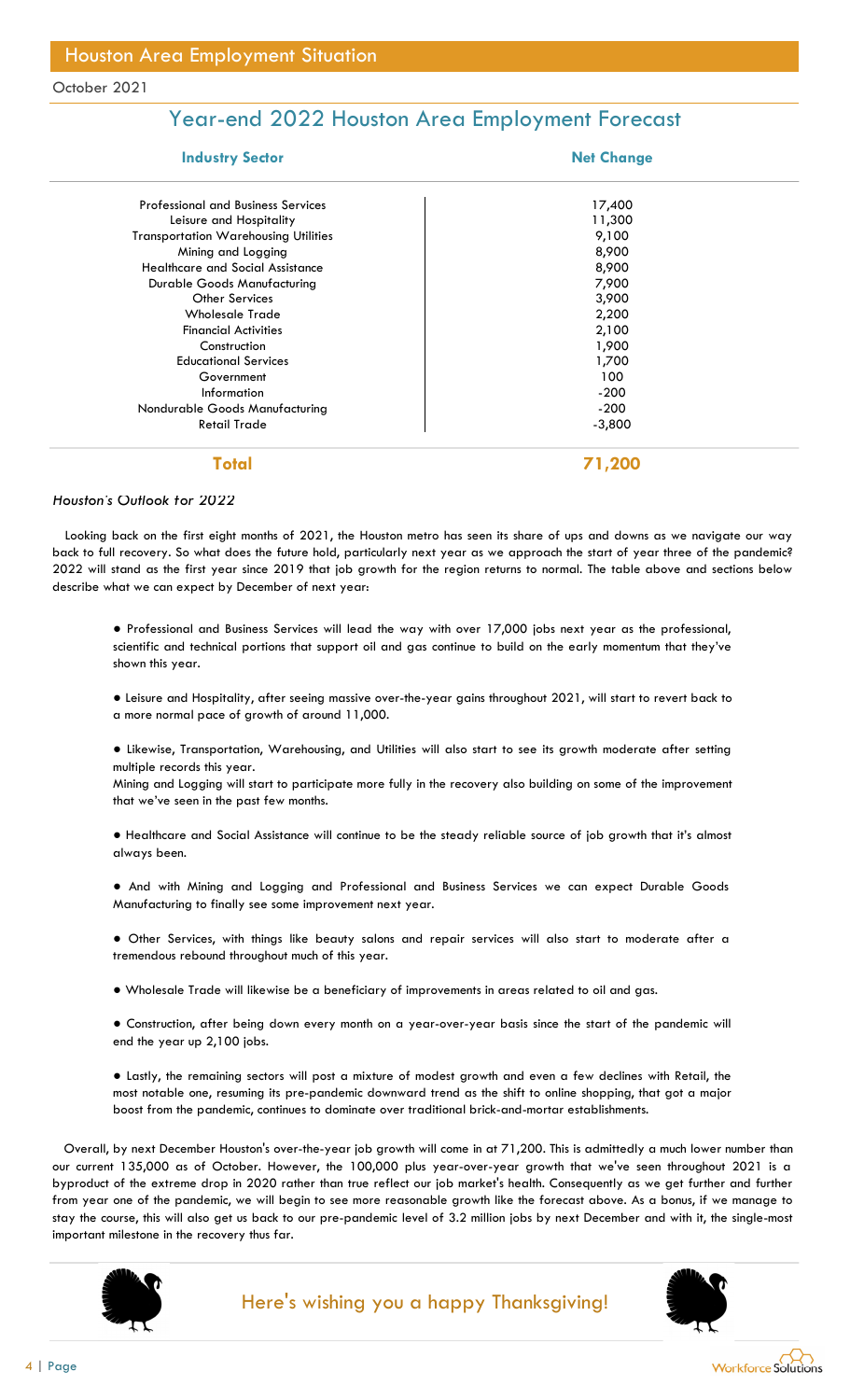## GAINING INDUSTRY HIGHLIGHTS

## Education and Health Services

### Over-the-month Change

Education and Health Services was the largest gaining sector over the month up 11,800 jobs, or 2.9 percent. (see Chart 6.) This was the largest-ever gain in the month of October since records began in 1990. The largest all-time one-month gain on record for this sector occurred in May 2020, up 15,500 jobs. The largest decline on record occurred in April 2020, down - 42,900 jobs. Historically in the month of October, Education and Health Services has added an average of 800 jobs over the month, which indicates that this month's gains are substantially above the long-term average. Health Care and Social Assistance was the largest contributor to the overall sector's increase, up 7,900 jobs over the month. The second-largest contributor was Educational Services, which added 3,900 jobs from September to October. Education and Health Services employment was revised downward by -1,500 jobs for a August to September complete erasure of gains leaving a net loss of -400 compared to an original estimate of 1,100 jobs.

Year over year, Education and Health Services was up 24,800 jobs, or 6.3 percent. (see Chart 7.) This was the largestever year-over-year gain in the month of October since records began in 1990. Furthermore, 18.2 percent of total (gross) jobs added across the region over the past year can be attributed to Education and Health Services. The largest over-the-year gain on record for this sector occurred in April 2021, up 28,100 jobs. The largest decline on record occurred in April 2020, down -34,200 jobs. Health Care and Social Assistance was the largest contributor to the overall sector's increase, up 17,500 jobs over



Over-the-year Change the year. The second-largest contributor was Educational Services, which added 7,300 jobs from October a year ago. Since shedding -45,700 jobs over March and April 2020 due to the impact of COVID-19, this sector has recovered approximately 110 percent of jobs lost as of October. Education and Health Services's share of Houston area Total Nonfarm Employment has risen from 13.3 percent to 13.5 percent over the past year.



This sector is composed of establishments that provide private education services (i.e. excluding pubicly-funded primary, secondary, and postsecondary institutions) and establishments that provide healthcare and social assistance to individuals. Of the two main component industries, Health Care and Social Assistance accounts for the majority of the sector's employment at 84 percent. (see Chart 8.)





Educational Svcs. Health Care & Social Assistance

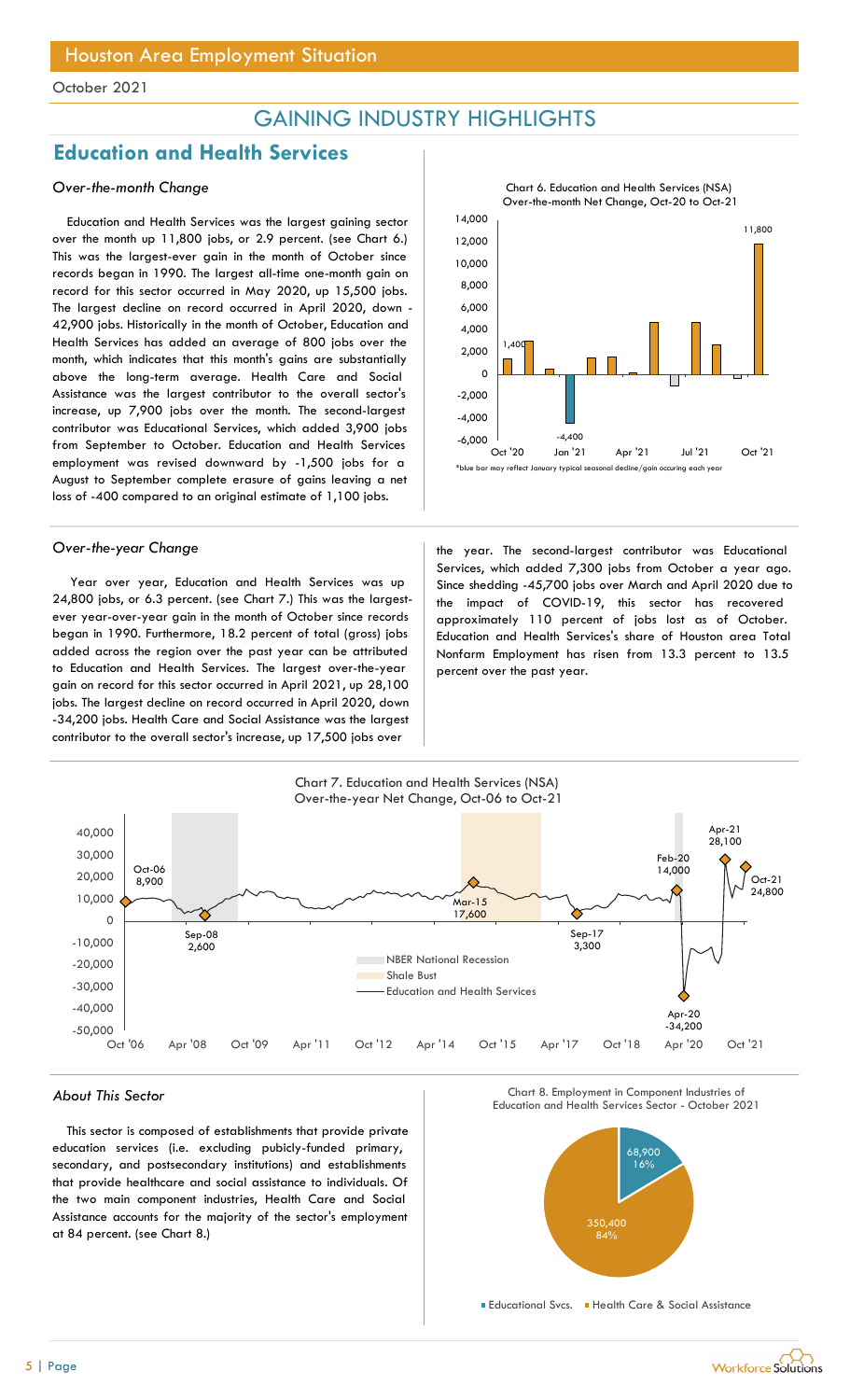## GAINING INDUSTRY HIGHLIGHTS

## Trade, Transportation, and Utilities Franployment was revised downward by -400 jobs for a August

Trade, Transportation, and Utilities was the second-largest gaining sector over the month up 7,600 jobs, or 1.2 percent. (see Chart 9.) The largest all-time one-month gain on record for this sector occurred in November 2019, up 17,400 jobs. The largest decline on record occurred in April 2020, down -50,000 jobs. Historically in the month of October, Trade, Transportation, and Utilities has added an average of 3,000 jobs over the month, which indicates that this month's gains are substantially above the long-term average. October marks the start of temporary increases in payrolls related to the holiday season. Retail hiring typically peaks in November of each year while December typically sees only modest increases. Retail Trade was the largest contributor to the overall sector's increase, up 5,800 jobs over the month. The second-largest contributor was Wholesale Trade, which added 1,200 jobs from September to October. Lastly, Transportation, Warehousing, and Utilities contributed, 600 jobs. Trade, Transportation, and Utilities

Year over year, Trade, Transportation, and Utilities was up 22,300 jobs, or 3.6 percent. (see Chart 10.) This was the largestever year-over-year gain in the month of October since records began in 1990. Furthermore, 16.4 percent of total (gross) jobs added across the region over the past year can be attributed to Trade, Transportation, and Utilities. The largest over-the-year gain on record for this sector occurred in April 2021, up 47,400 jobs. The largest decline on record occurred in April 2020, down -46,200 jobs. Transportation, Warehousing, and Utilities was the largest contributor to the overall sector's increase, up 11,600

to September larger net loss of -600 compared to an original<br>estimate of -200 jobs.



Over-the-year Change in the second-largest contributor was in the year. The second-largest contributor was Wholesale Trade, which added 5,600 jobs from October a year ago. Lastly, Retail Trade contributed, 5,100 jobs. Trade, Transportation, and Utilities's share of Houston area Total Nonfarm Employment has fallen from 20.8 percent to 20.6 percent over the past year.



This sector is composed of establishments wholesaling agriculture, mining, and manufactured goods; retailing goods in small quantities to the public incl. online; transporting passengers and cargo; warehousing and storage; and providing electricity, natural gas, water, and sewage removal. Of the three main component industries, Retail Trade accounts for a plurality of the sector's employment at 47 percent. (see Chart 11.) Across the Houston MSA, the concentration of jobs in the overall sector is 11 percent higher than the national average, due to a 37 percent higher concentration in Wholesale Trade primarily related to the oil and gas industry.

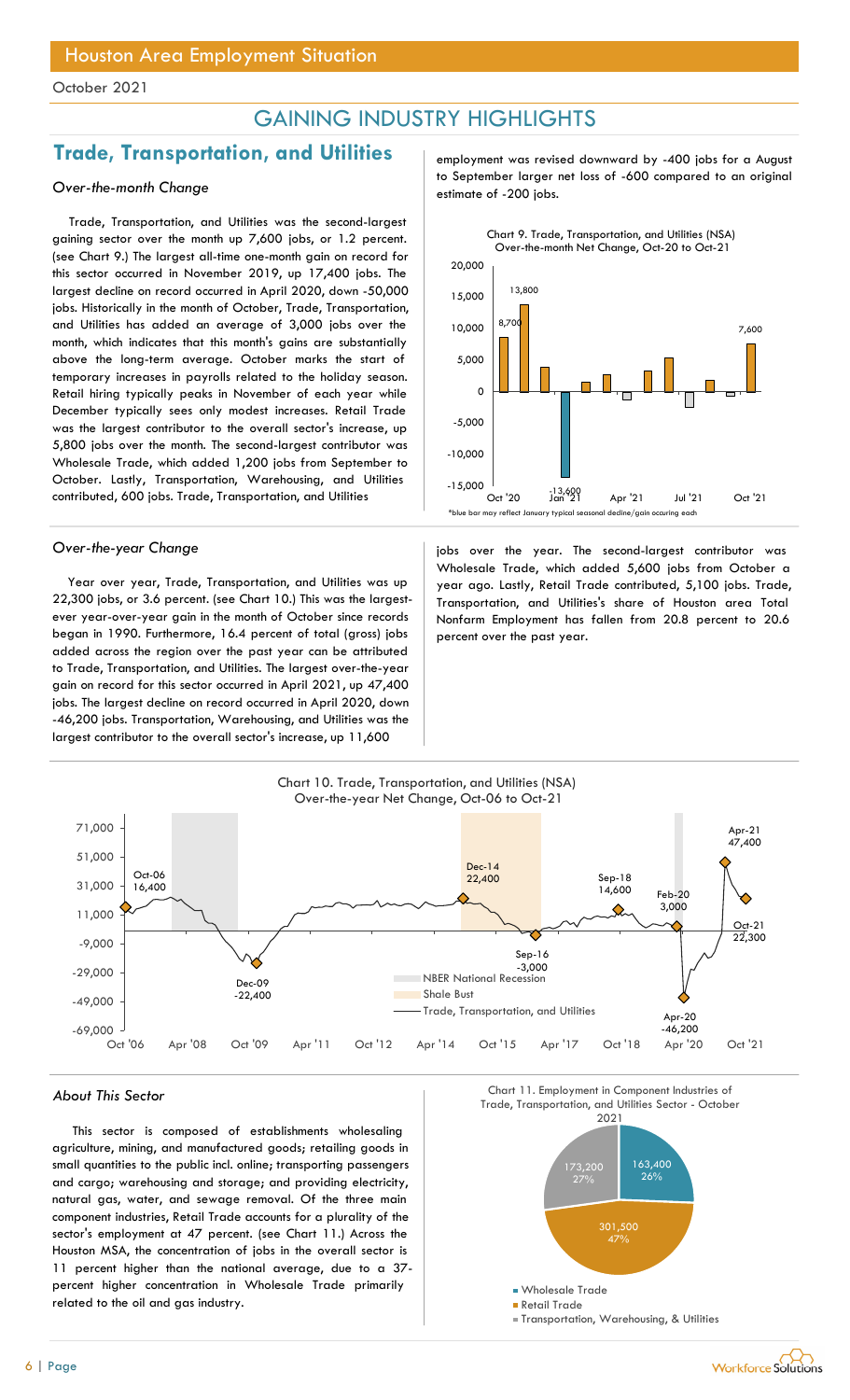## GAINING INDUSTRY HIGHLIGHTS

Government was the third-largest gaining sector over the month up 7,400 jobs, or 1.8 percent. (see Chart 12.) The largest all-time one-month gain on record for this sector occurred in September 2013, up 22,500 jobs. The largest decline on record occurred in April 2020, down -10,700 jobs. Historically in the month of October, Government has added an average of 6,100 jobs over the month, which indicates that this month's gains are slightly above the long-term average. Government, which includes primary, secondary, and postsecondary public education, sees an attenuated continuation of the gains observed in September related to the start of the academic year. Local Government was the largest contributor to the overall sector's increase, up 6,100 jobs over the month. The second-largest contributor was State Government, which added 1,500 jobs from September to October. Lastly, Federal Government offset a portion of the sector's gains with a loss of - 200 jobs. Government employment was revised downward by

Year over year, Government was up 2,000 jobs, or 0.5 percent. (see Chart 13.) The largest over-the-year gain on record for this sector occurred in May 2010, up 19,100 jobs. The largest decline on record occurred in January 2012, down - 17,100 jobs. Local Government was the largest contributor to the overall sector's increase, up 1,900 jobs over the year. The second-largest contributor was State Government, which added 1,400 jobs from October a year ago. Lastly, Federal Government offset a portion of the sector's gains with a loss of - 1,300 jobs. Since shedding -9,100 jobs over March and April

Government **Government** -4,700 jobs for a August to September smaller net gain of 17,800 compared to an original estimate of 22,500 jobs. Over-the-month Change



Over-the-year Change 2020 due to the impact of COVID-19, this sector continues to post losses resulting in total employment that remains 3 percent below levels reported in February 2020. Government's share of Houston area Total Nonfarm Employment has fallen from 13.9 percent to 13.4 percent over the past year.



#### About This Sector

This sector consists of establishments of federal, state, and local government agencies that administer, oversee, and manage public programs and have executive, legislative, or judicial authority over other institutions within a given area that are not performed by private establishments. For MSA data, this includes public education but excludes healthcare. Of the three main component industries, Local Government accounts for the majority of the sector's employment at 70 percent. (see Chart 14.)





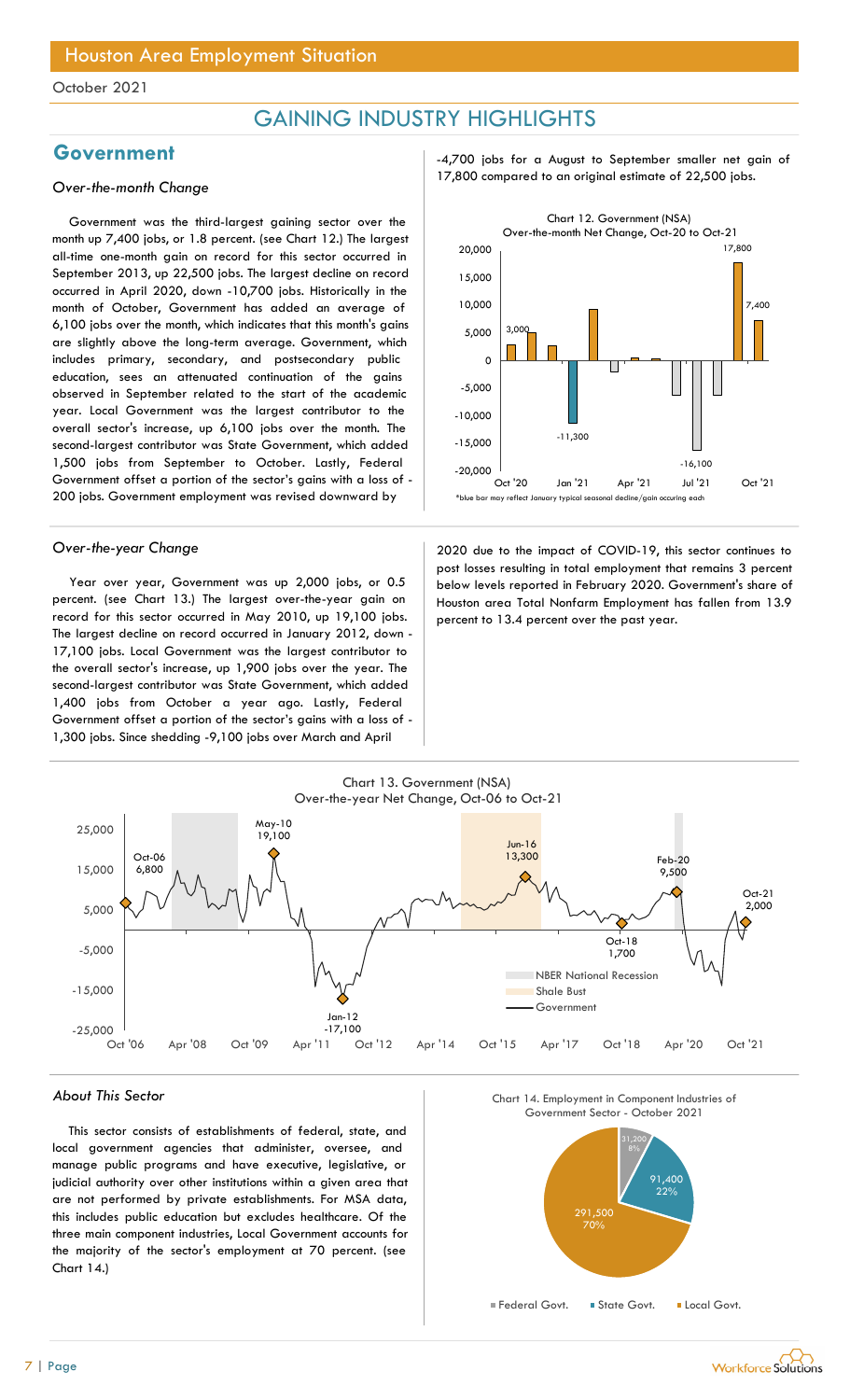## GAINING INDUSTRY HIGHLIGHTS

## Professional and Business Services and original estimate of 8,100 jobs.

### Over-the-month Change

Professional and Business Services also saw an increase over the month up 3,500 jobs, or 0.7 percent. (see Chart 15.) The largest all-time one-month gain on record for this sector occurred in March 2021, up 8,000 jobs. The largest decline on record occurred in April 2020, down -37,800 jobs. Historically in the month of October, Professional and Business Services has added an average of 1,200 jobs over the month, which indicates that this month's gains are substantially above the longterm average. Professional, Scientific, and Technical Services was the largest contributor to the overall sector's increase, up 2,900 jobs over the month. The second-largest contributor was Administrative and Support and Waste Management and Remediation Services, which added 500 jobs from September to October. Lastly, Management of Companies and Enterprises contributed, 100 jobs. Professional and Business Services employment was revised downward by -800 jobs for a August to September smaller net gain of 7,300 compared to an

Year over year, Professional and Business Services was up 31,800 jobs, or 6.6 percent. (see Chart 16.) This was the largestever year-over-year gain in the month of October since records began in 1990. Furthermore, 23.3 percent of total (gross) jobs added across the region over the past year can be attributed to Professional and Business Services. The largest over-the-year gain on record for this sector occurred in September 2021, up 33,100 jobs. The largest decline on record occurred in February 2021, down -37,400 jobs. Administrative and Support and Waste Management and Remediation Services was the largest





Over-the-year Change contributor to the overall sector's increase, up 17,500 jobs over the year. The second-largest contributor was Professional, Scientific, and Technical Services, which added 14,800 jobs from October a year ago. Lastly, Management of Companies and Enterprises offset a portion of the sector's gains with a loss of - 500 jobs. Since shedding -41,400 jobs over March and April 2020 due to the impact of COVID-19, this sector has recovered approximately 100 percent of jobs lost as of October. Professional and Business Services's share of Houston area Total Nonfarm Employment has risen from 16.3 percent to 16.6 percent over the past year.



This sector is composed of establishments specializing in professional, scientific, and technical activities; managment of establishments holding equity interests in order to influence management decisions; and office administration, hiring of personnel, security, cleaning, and waste disposal. Of the three main component industries, Professional, Scientific, and Technical Services accounts for a plurality of the sector's employment at 48 percent. (see Chart 17.) Across the Houston MSA, the concentration of jobs in the overall sector is 15 percent higher than the national average, due to times more jobs in Professional, Scientific, and Technical Services serving the oil and gas industry.



Mgmt. of Companies & Enterprises

Admin. & Support & Waste Mgmt. & Remediation Svcs.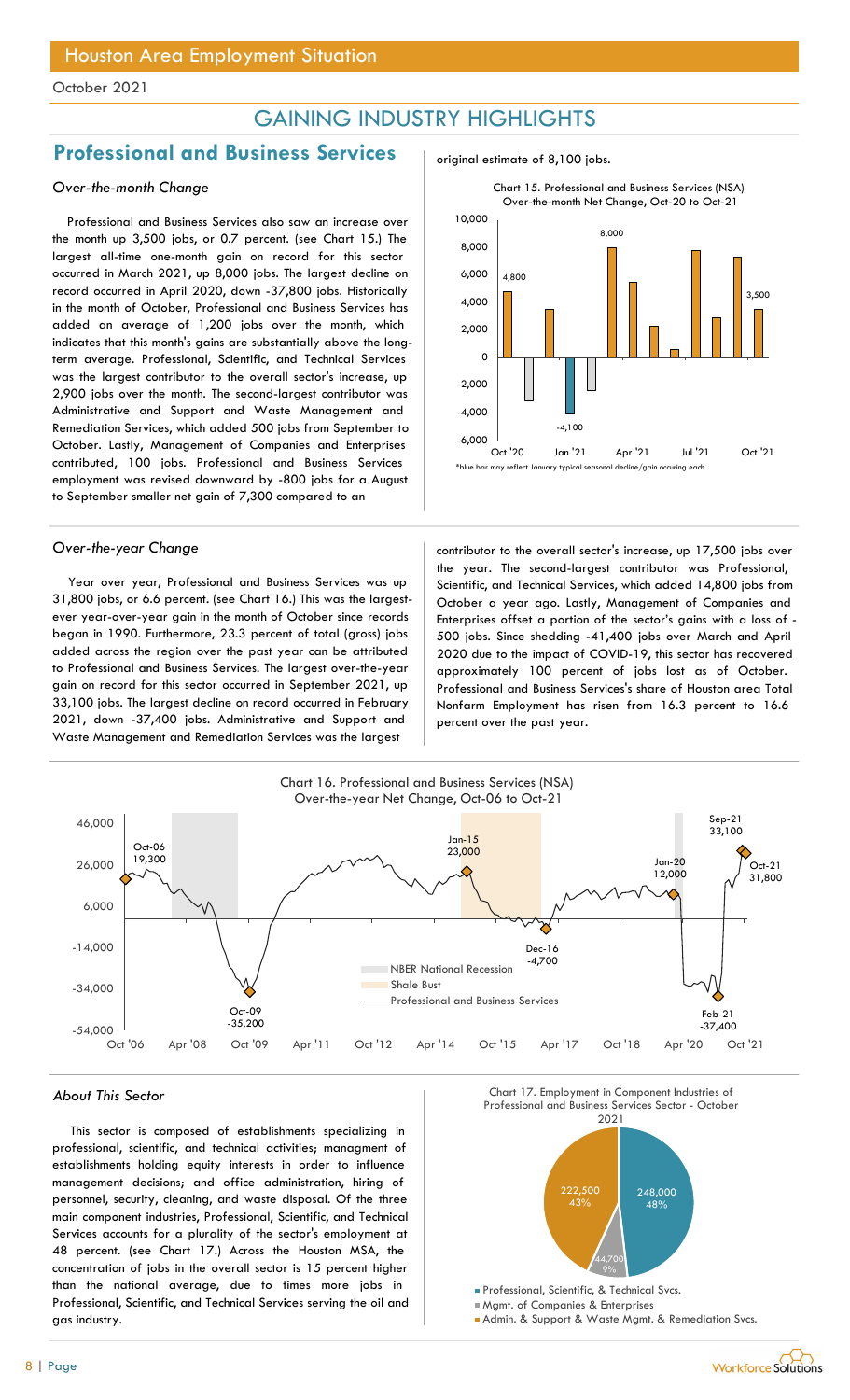## GAINING INDUSTRY HIGHLIGHTS

## **Construction**

### Over-the-month Change

Construction also saw an increase over the month up 3,100 jobs, or 1.5 percent. (see Chart 18.) The largest all-time onemonth gain on record for this sector occurred in March 2021, up 8,500 jobs. The largest decline on record occurred in April 2020, down -23,700 jobs. Historically in the month of October, Construction has added an average of 2,000 jobs over the month, which indicates that this month's gains are substantially above the long-term average. Heavy and Civil Engineering Construction was the largest contributor to the overall sector's increase, up 1,900 jobs over the month. The second-largest contributor was Construction of Buildings, which added 1,200 jobs from September to October. Lastly, Specialty Trade Contractors saw no change over the month. Construction employment was revised downward by -400 jobs for a August to September larger net loss of -600 compared to an original estimate of -200 jobs.

Year over year, Construction was down -300 jobs, or -0.1 percent. (see Chart 19.) Among sectors currently showing contraction, this sector is the second-fastest declining in percentage terms across the Houston area. Furthermore, 42.9 percent of total (gross) jobs lost across the region over the past year can be attributed to Construction. The largest over-theyear gain on record for this sector occurred in December 2014, up 19,700 jobs. The largest decline on record occurred in February 2021, down -37,800 jobs. Specialty Trade Contractors was the largest contributor to the overall sector's



Over-the-year Change in the second-largest declining contributor was Construction of Buildings, which lost -900 jobs from October a year ago. Lastly, Heavy and Civil Engineering Construction offset a portion of the sector's losses with a gain of 2,000 jobs. Since shedding -24,000 jobs over March and April 2020 due to the impact of COVID-19, this sector continues to post losses resulting in total employment that remains -10 percent below levels reported in February 2020. Construction's share of Houston area Total Nonfarm Employment has fallen from 7.0 percent to 6.7 percent over the past year.



#### About This Sector

This sector comprises establishments engaged in the construction of buildings, infrastructure, site preparation and subdivision, and specialty trades e.g. masonry, painting, and electrical work. Of the three main component industries, Specialty Trade Contractors accounts for a slight majority of the sector's employment at just over 53 percent. (see Chart 20.) Across the Houston MSA, the concentration of jobs in the overall Construction sector is 30 percent higher than the national average, due to 2.3 times more jobs in Heavy and Civil Engineering Construction related to turnaround maintenance of petrochemical facilities.

Chart\_C\_12 Chart 20. Employment in Component Industries of



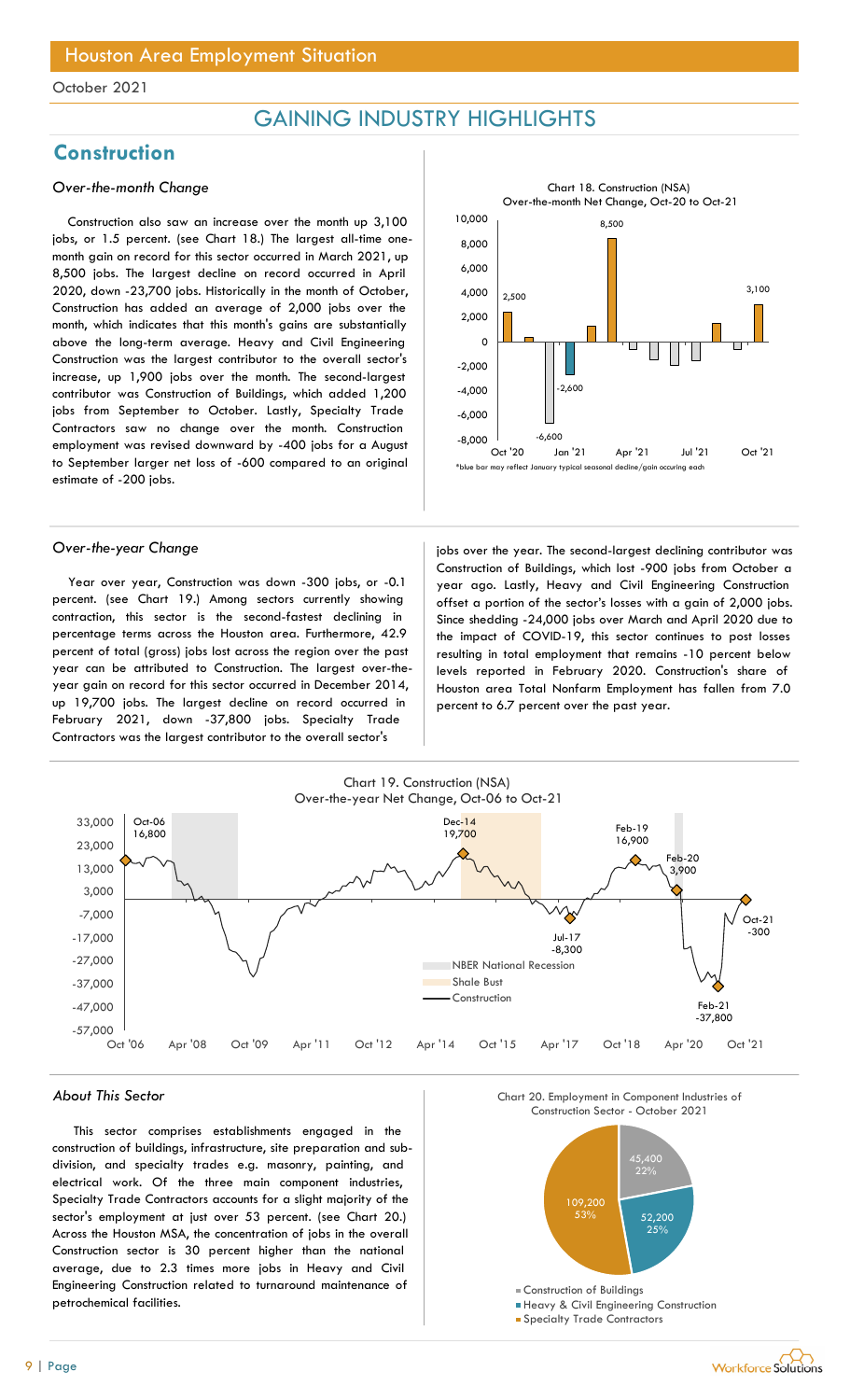## GAINING INDUSTRY HIGHLIGHTS

## **Other Services**

### Over-the-month Change

Other Services also saw an increase over the month up 1,300 jobs, or 1.1 percent. (see Chart 21.) The largest all-time onemonth gain on record for this sector occurred in June 2020, up 8,000 jobs. The largest decline on record occurred in April 2020, down -28,300 jobs. Historically in the month of October, Other Services has lost an average of -300 jobs over the month, which indicates that this month's gains are substantially in contrast to the long-term average decline. Historically October is typically a mixed month for Other Services with gains or losses encountered with near equal frequency. NOTE: No subsector is published at the MSA level by the CES survey. See below for additional information. Other Services employment was revised upward by 300 jobs for a August to September larger net gain of 1,700 compared to an original estimate of 1,400 jobs.



Year over year, Other Services was up 14,800 jobs, or 14.2 percent. (see Chart 22.) This was the largest-ever year-overyear gain in the month of October since records began in 1990. Among sectors currently showing growth, this sector is the fastestgrowing in percentage terms across the Houston area. The largest over-the-year gain on record for this sector occurred in April 2021, up 20,700 jobs. The largest decline on record occurred in April 2020, down -27,300 jobs. NOTE: No subsector is published at the MSA level by the CES survey. See below for additional information. Since shedding -30,200 jobs over March



Over-the-year Change and April 2020 due to the impact of COVID-19, this sector has recovered approximately 100 percent of jobs lost as of October. Other Services's share of Houston area Total Nonfarm Employment has risen from 3.5 percent to 3.8 percent over the past year.



#### About This Sector

This sector comprises establishments engaged in services not classified elsewhere such as equipment and machinery repair, religious activities, grantmaking, advocacy, and providing drycleaning and laundry services, and personal care services. Of the three main component industries, Personal and Laundry Services accounts for a plurality of the sector's employment at 48 percent as a subsector where self-employment is prevalent (source: Census - Non Employer Statistics and BLS - Quarterly Census of Employment and Wages). (see Chart 23.)



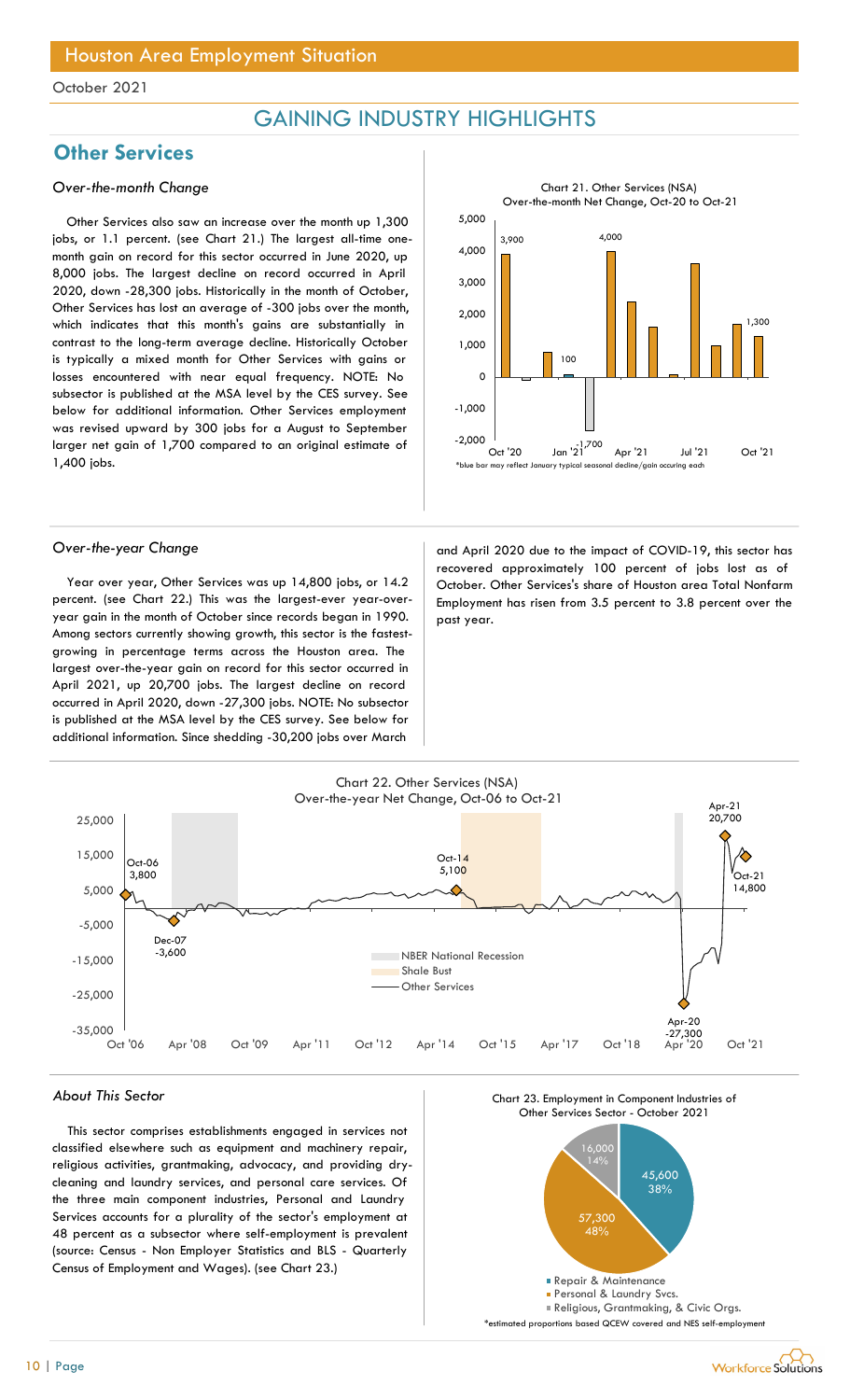## GAINING INDUSTRY HIGHLIGHTS

## Mining and Logging

### Over-the-month Change

Mining and Logging also saw an increase over the month up 700 jobs, or 1.0 percent. (see Chart 24.) The largest all-time one-month gain on record for this sector occurred in June 2011, up 2,800 jobs. The largest decline on record occurred in April 2020, down -5,200 jobs. Historically in the month of October, Mining and Logging has added an average of 400 jobs over the month, which indicates that this month's gains are slightly above the long-term average. Support Activities for Mining was the largest contributor to the overall sector's increase, up 400 jobs over the month. The second-largest contributor was Oil and Gas Extraction, which added 300 jobs from September to October. Lastly, Other Mining and Logging Undefined saw no change over the month. Mining and Logging employment was revised downward by -100 jobs for a August to September smaller net gain of 1,400 compared to an original estimate of 1,500 jobs.

Year over year, Mining and Logging was up 7,200 jobs, or 11.2 percent. (see Chart 25.) Among sectors currently showing growth, this sector is the second-fastest growing in percentage terms across the Houston area. The largest over-the-year gain on record for this sector occurred in December 2011, up 11,900 jobs. The largest decline on record occurred in January 2016, down -21,800 jobs. Support Activities for Mining was the largest contributor to the overall sector's increase, up 5,100 jobs over the year. The second-largest contributor was Oil and Gas Extraction, which added 1,200 jobs from October a year ago.



Over-the-year Change and Lastly, Other Mining and Logging Undefined contributed, 900 jobs. Since shedding -6,100 jobs over March and April 2020 due to the impact of COVID-19, this sector continues to post losses resulting in total employment that remains -10 percent below levels reported in February 2020. Mining and Logging's share of Houston area Total Nonfarm Employment has risen from 2.2 percent to 2.3 percent over the past year.



#### About This Sector

This sector comprises establishments extracting naturally occurring minerals such as coal and ores; liquid minerals, such as crude petroleum and natural gas; and timber. Of the three main component industries, Oil and Gas Extraction accounts for a plurality of the sector's employment at 49 percent. (see Chart 26.) Across the Houston MSA, the concentration of jobs in the overall Mining and Logging sector is 5.3 times the national average, due to the region's role as a global hub for the oil and gas industry.

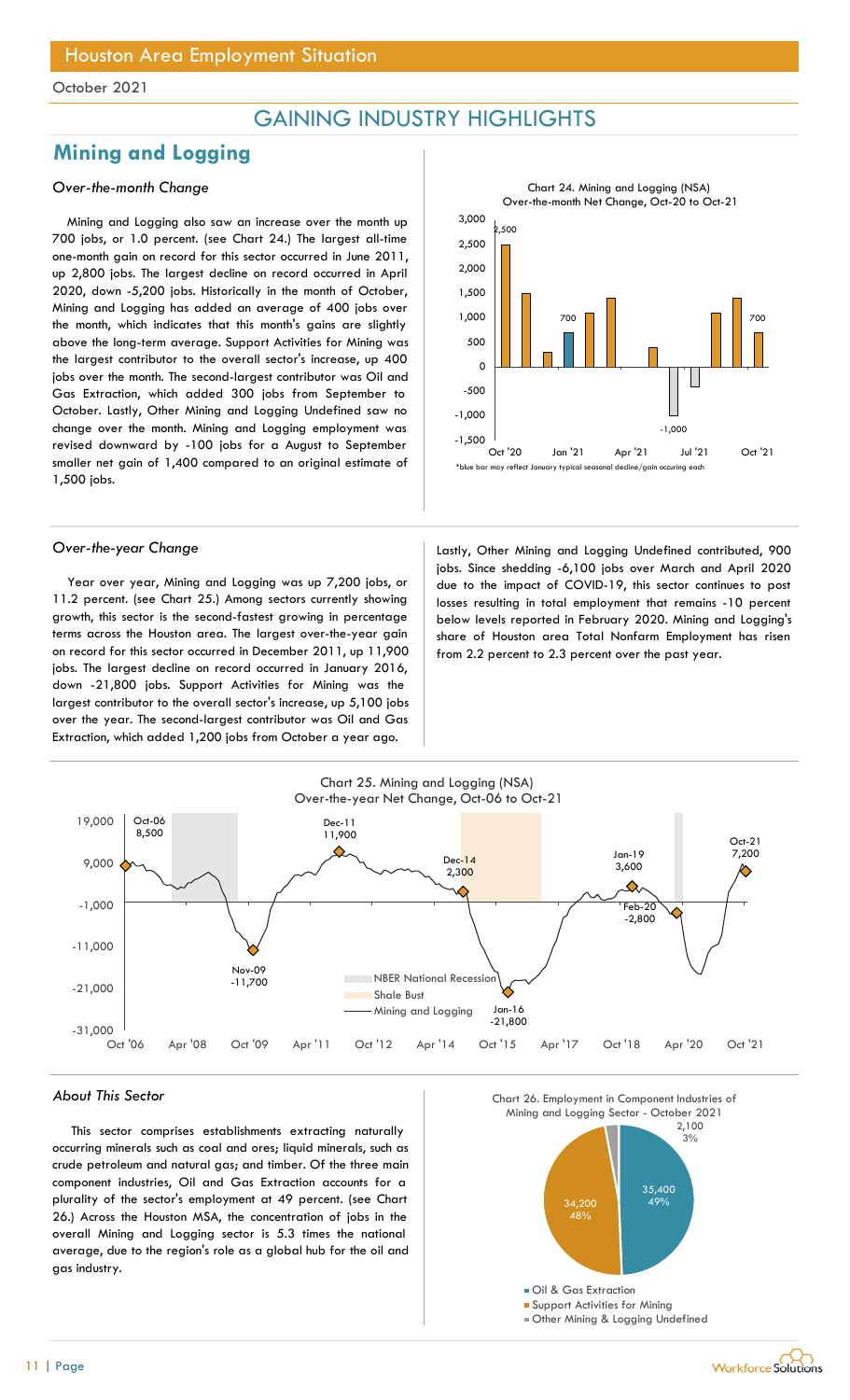## GAINING INDUSTRY HIGHLIGHTS

## **Manufacturing**

### Over-the-month Change

Manufacturing also saw an increase over the month up 500 jobs, or 0.2 percent. (see Chart 27.) The largest all-time onemonth gain on record for this sector occurred in June 1990, up 3,200 jobs. The largest decline on record occurred in April 2020, down -10,600 jobs. Historically in the month of October, Manufacturing has lost an average of -400 jobs over the month, which indicates that this month's gains are substantially in contrast to the long-term average decline. Durable Goods was the largest contributor to the overall sector's increase, up 900 jobs over the month. One component industry that provided a partial offset was Non-Durable Goods, which lost -400 jobs from September to October. Manufacturing employment was revised downward by -1,300 jobs for a August to September smaller net gain of 100 compared to an original estimate of 1,400 jobs.

Year over year, Manufacturing was up 1,900 jobs, or 0.9 percent. (see Chart 28.) The largest over-the-year gain on record for this sector occurred in June 2012, up 17,700 jobs. The largest decline on record occurred in January 2021, down - 29,000 jobs. Durable Goods was the largest contributor to the overall sector's increase, up 2,500 jobs over the year. One component industry that provided a partial offset was Non-Durable Goods, which lost -600 jobs from October a year ago. Since shedding -11,500 jobs over March and April 2020 due to the impact of COVID-19, this sector continues to post losses



Over-the-year Change and the resulting in total employment that remains -10 percent below levels reported in February 2020. Manufacturing's share of Houston area Total Nonfarm Employment has fallen from 7.1 percent to 6.8 percent over the past year.



#### About This Sector

This sector comprises establishments engaged in the mechanical, physical, or chemical transformation of materials, substances, or components into new products. Of the two main component industries, Durable Goods accounts for the majority of the sector's employment at 62 percent. (see Chart 29.) Across the Houston MSA, the concentration of jobs in the overall Manufacturing sector is 19 percent less than the national average.





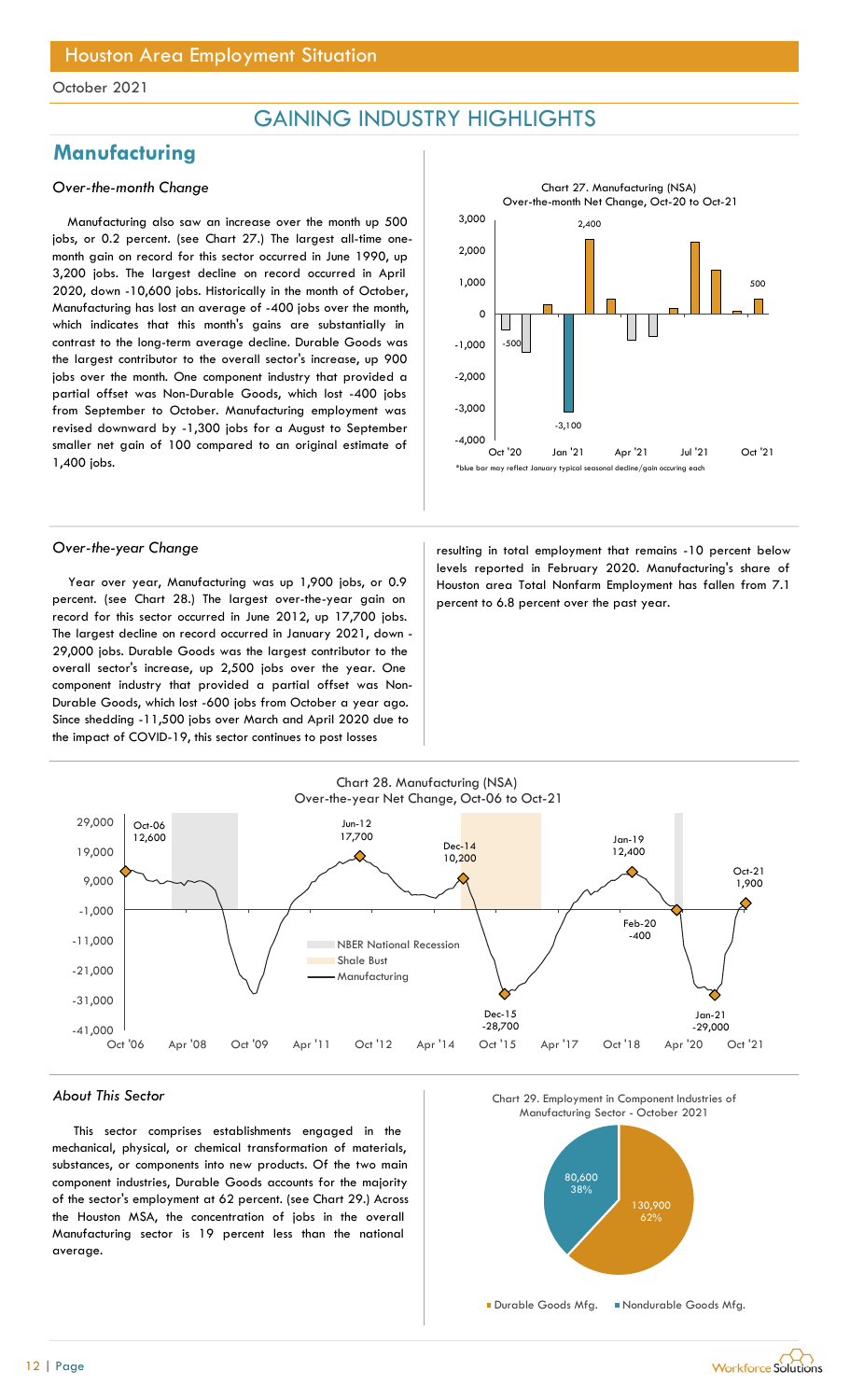## GAINING INDUSTRY HIGHLIGHTS

## Information

### Over-the-month Change

Information was unchanged over the month. (see Chart 30.) The largest all-time one-month gain on record for this sector occurred in July 1994, up 1,500 jobs. The largest decline on record occurred in April 2020, down -3,900 jobs. Historically in the month of October, Information has lost an average of -10 jobs over the month, which indicates that this month's net zero change is slightly smaller than the long-term average decline. Information employment was revised upward by 100 jobs for a August to September smaller net loss of -100 compared to an original estimate of -200 jobs.



Year over year, Information was up 700 jobs, or 2.5 percent. percent over the past year. (see Chart 31.) The largest over-the-year gain on record for this sector occurred in June 1997, up 4,600 jobs. The largest decline on record occurred in April 2002, down -7,000 jobs. Other Information Undefined was the largest contributor to the overall sector's increase, up 800 jobs over the year. One component industry that provided a partial offset was Telecommunications, which lost -100 jobs from October a year ago. Since shedding - 4,500 jobs over March and April 2020 due to the impact of COVID-19, this sector has recovered approximately 20 percent

Over-the-year Change and a set of jobs lost as of October. Information's share of Houston area Total Nonfarm Employment has remained constant at 1.0



#### About This Sector

This sector comprises establishments producing and distributing information and cultural products, e.g. traditional and online news publishing; software publishing; the motion picture and sound recording; TV broadcasting; and telecommunications. Of the two main component industries, Other Information Undefined accounts for the majority of the sector's employment at 57 percent. (see Chart 32.) Across the Houston MSA, the concentration of jobs in the overall Information sector is 50 percent less than the national average.



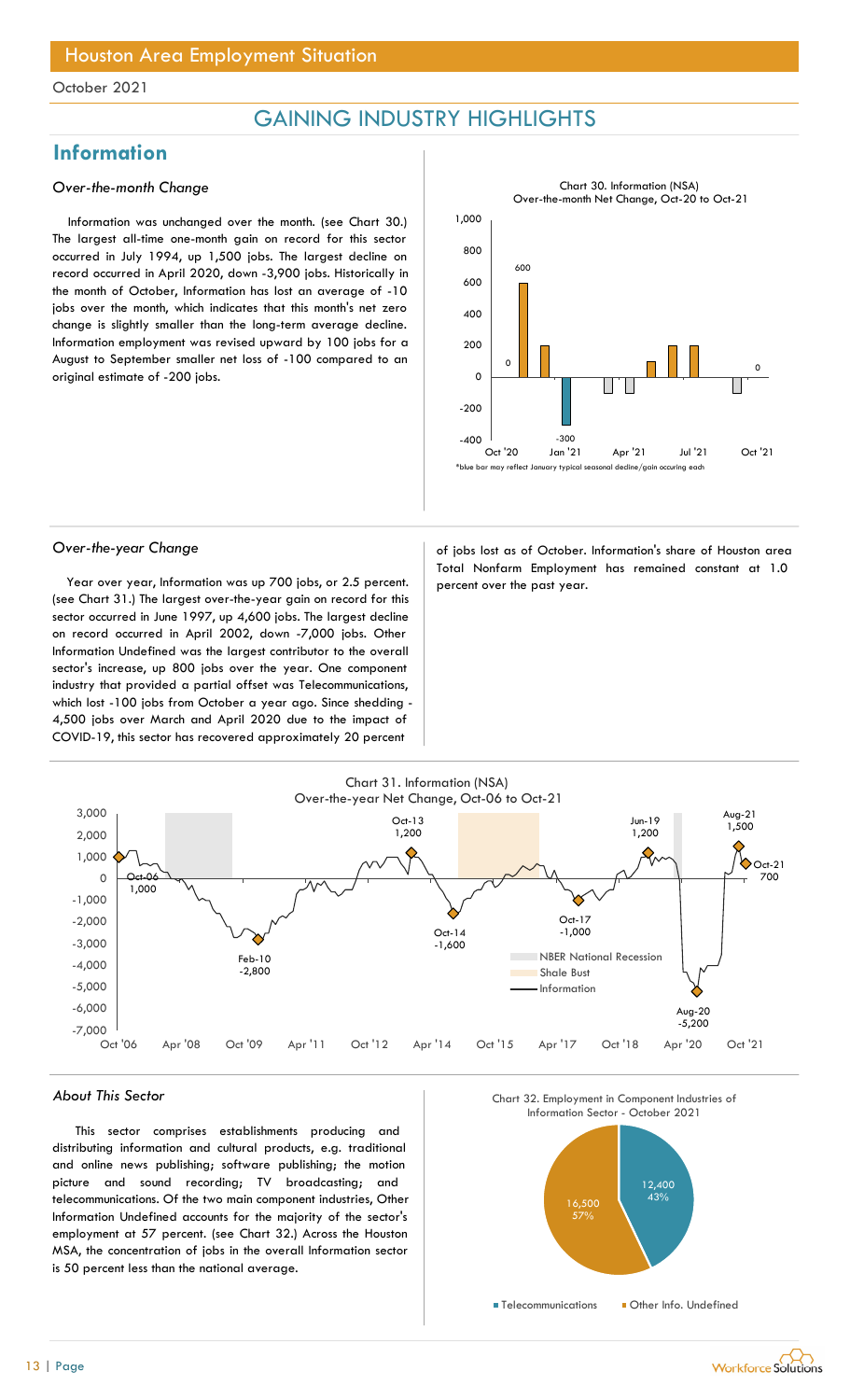## DECLINING INDUSTRY HIGHLIGHTS

## Leisure and Hospitality and  $\frac{1}{2}$  of -10,300 compared to an original estimate of -8,800 jobs.

### Over-the-month Change

Leisure and Hospitality was the largest declining sector over the month down -2,100 jobs, or -0.7 percent. (see Chart 33.) The largest all-time one-month gain on record for this sector occurred in May 2020, up 42,100 jobs. The largest decline on record occurred in April 2020, down -123,400 jobs. Historically in the month of October, Leisure and Hospitality has lost an average of -2,200 jobs over the month, which indicates that this month's losses are on par with smaller than the long-term average decline. Job losses are typical in October in Leisure and Hospitality with only three examples of gains ever recorded during this month since records began. Arts, Entertainment, and Recreation was the largest contributor to the overall sector's decline, down -1,900 jobs over the month. The second-largest declining contributor was Accommodation and Food Services, which lost -200 jobs from September to October. Leisure and Hospitality employment was revised downward by - 1,500 jobs for a August to September larger net loss

Year over year, Leisure and Hospitality was up 30,800 jobs, or 11.0 percent. (see Chart 34.) This was the largest-ever yearover-year gain in the month of October since records began in 1990. Among sectors currently showing growth, this sector is the third-fastest growing in percentage terms across the Houston area. Furthermore, 22.6 percent of total (gross) jobs added across the region over the past year can be attributed to Leisure and Hospitality. The largest over-the-year gain on record for this sector occurred in April 2021, up 98,600 jobs. The largest decline on record occurred in April 2020, down -





Over-the-year Change and Theorem Accommodation and Food Services was the largest contributor to the overall sector's increase, up 27,600 jobs over the year. The second-largest contributor was Arts, Entertainment, and Recreation, which added 3,200 jobs from October a year ago. Since shedding -127,900 jobs over March and April 2020 due to the impact of COVID-19, this sector has recovered approximately 80 percent of jobs lost as of October. Leisure and Hospitality's share of Houston area Total Nonfarm Employment has risen from 9.4 percent to 10.0 percent over the past year.



This sector is composed of establishments that produce and promote in live performances, events, of exhibits of historical, cultural, or educational interest or related to recreation or hobbies intended for public viewing; and provide customers with lodging and/or meals and beverages for immediate consumption. Of the two main component industries, Accommodation and Food Services accounts for the majority of the sector's employment at 91 percent. (see Chart 35.)





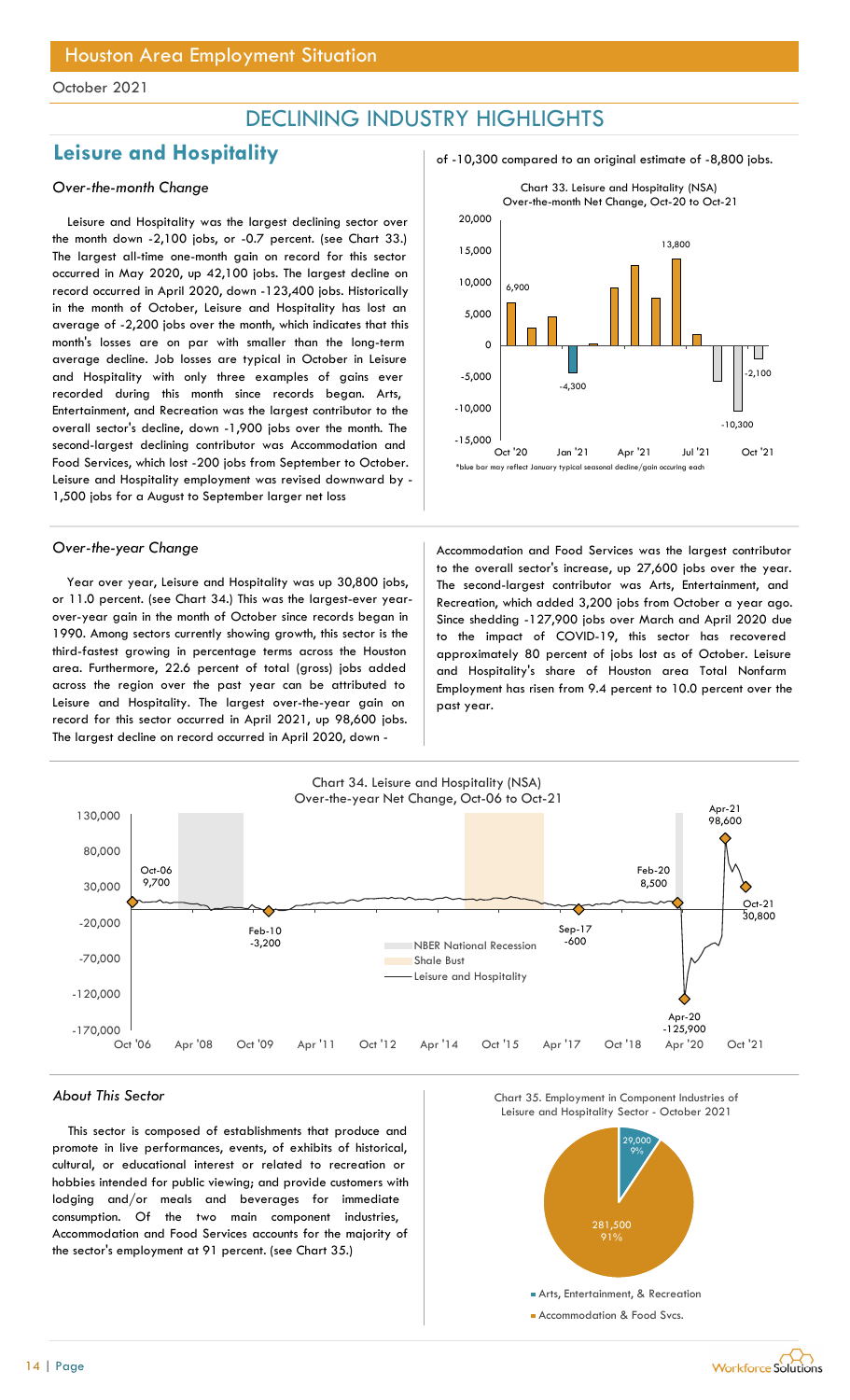## DECLINING INDUSTRY HIGHLIGHTS

## Financial Activities

### Over-the-month Change

Financial Activities was the second-largest declining sector over the month down -700 jobs, or -0.4 percent. (see Chart 36.) The largest all-time one-month gain on record for this sector occurred in October 2020, up 2,700 jobs. The largest decline on record occurred in April 2020, down -6,900 jobs. Historically in the month of October, Financial Activities has added an average of 500 jobs over the month, which indicates that this month's losses are substantially in contrast to the long-term average gain. Real Estate and Rental and Leasing was the largest contributor to the overall sector's decline, down -1,400 jobs over the month. One component industry that provided a partial offset was Finance and Insurance, which gained 700 jobs from September to October. Financial Activities employment was revised upward by 600 jobs for a August to September larger net gain of 1,300 compared to an original estimate of 700 jobs.

Year over year, Financial Activities was down -400 jobs, or - 0.2 percent. (see Chart 37.) Among sectors currently showing contraction, this sector is the fastest declining in percentage terms across the Houston area. Furthermore, 57.1 percent of total (gross) jobs lost across the region over the past year can be attributed to Financial Activities. The largest over-the-year gain on record for this sector occurred in September 1998, up 9,000 jobs. The largest decline on record occurred in February 2021, down -7,100 jobs. Real Estate and Rental and Leasing was the largest contributor to the overall sector's decline, down -

2.000 2,700 -1,600 -500 -700  $-2,000$   $-1,600$  $-1,500$   $\Box$ -1,000 -500 ㅇ├<del>┖╴╓╷╓╷╓╶╓╶╚╵╒╷╚╵╒╷╚╵╚</del> 500 1,000 1,500 **|| |** 2,000 2,500 **|| |** 3,000 Oct '20 Jan '21 Apr '21 Jul '21 Oct '21 Chart 36. Financial Activities (NSA) Over-the-month Net Change, Oct-20 to Oct-21  $^{\text{\tiny{\textsf{t}}} }$ blue bar may reflect January typical seasonal decline/gain occuring each

Over-the-year Change in the search industry that provided a jobs over the year. One component industry that provided a partial offset was Finance and Insurance, which gained 3,400 jobs from October a year ago. Since shedding -7,800 jobs over March and April 2020 due to the impact of COVID-19, this sector has recovered approximately 40 percent of jobs lost as of October. Financial Activities's share of Houston area Total Nonfarm Employment has fallen from 5.6 percent to 5.3 percent over the past year.



#### About This Sector

This sector is composed of establishments renting, leasing, or allowing use of assets, and financial transactions such as creation, liquidation, or change in ownership of financial assets, underwriting of insurance, and annuities. Of the two main component industries, Finance and Insurance accounts for the majority of the sector's employment at 65 percent. (see Chart 38.) Across the Houston MSA, the concentration of jobs in the overall Financial Activities sector is 11 percent less than the national average, due to a 21-percent lower concentration in Finance and Insurance offsetting a 17-percent higher concentration in Real Estate and Rental and Leasing.





**Real Estate & Rental & Leasing Finance & Insurance**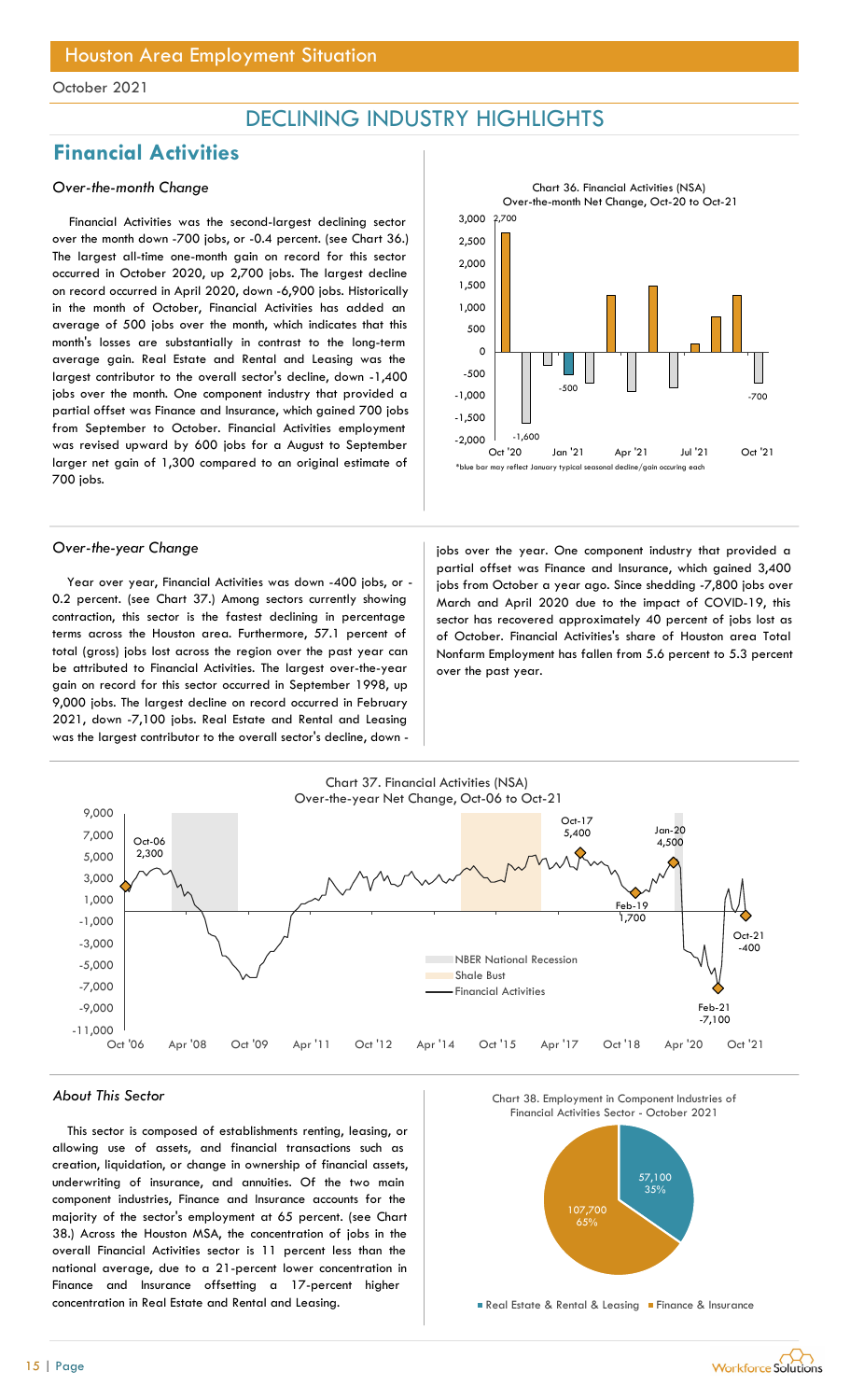## Unemployment Rates

## Not-Seasonally Adjusted

The Houston MSA (not-seasonally-adjusted) unemployment rate stood at 5.4 percent in October, down from September's 5.6 percent and down from 8.0 percent a year ago. This was above the statewide rate of 4.8 percent and above the national rate of 4.3 percent. 184,892 individuals were unemployed in Houston in October, down from September's 191,437 and down from 272,957 in October 2020.





## Seasonally Adjusted

The Houston MSA (seasonally-adjusted) unemployment rate stood at 5.8 percent in September, down slightly from August's 5.9 percent and down from 9.6 percent a year ago. This was above the statewide rate of 5.6 percentand above the national rate of 4.8 percent. 198,678 individuals were unemployed in Houston in September, virtually unchanged, down slightly from August's 201,739 and down from 333,568 in September 2020.

Chart 41. Unemployment Rates (SA) U.S., Texas, and Houston MSA September 2021